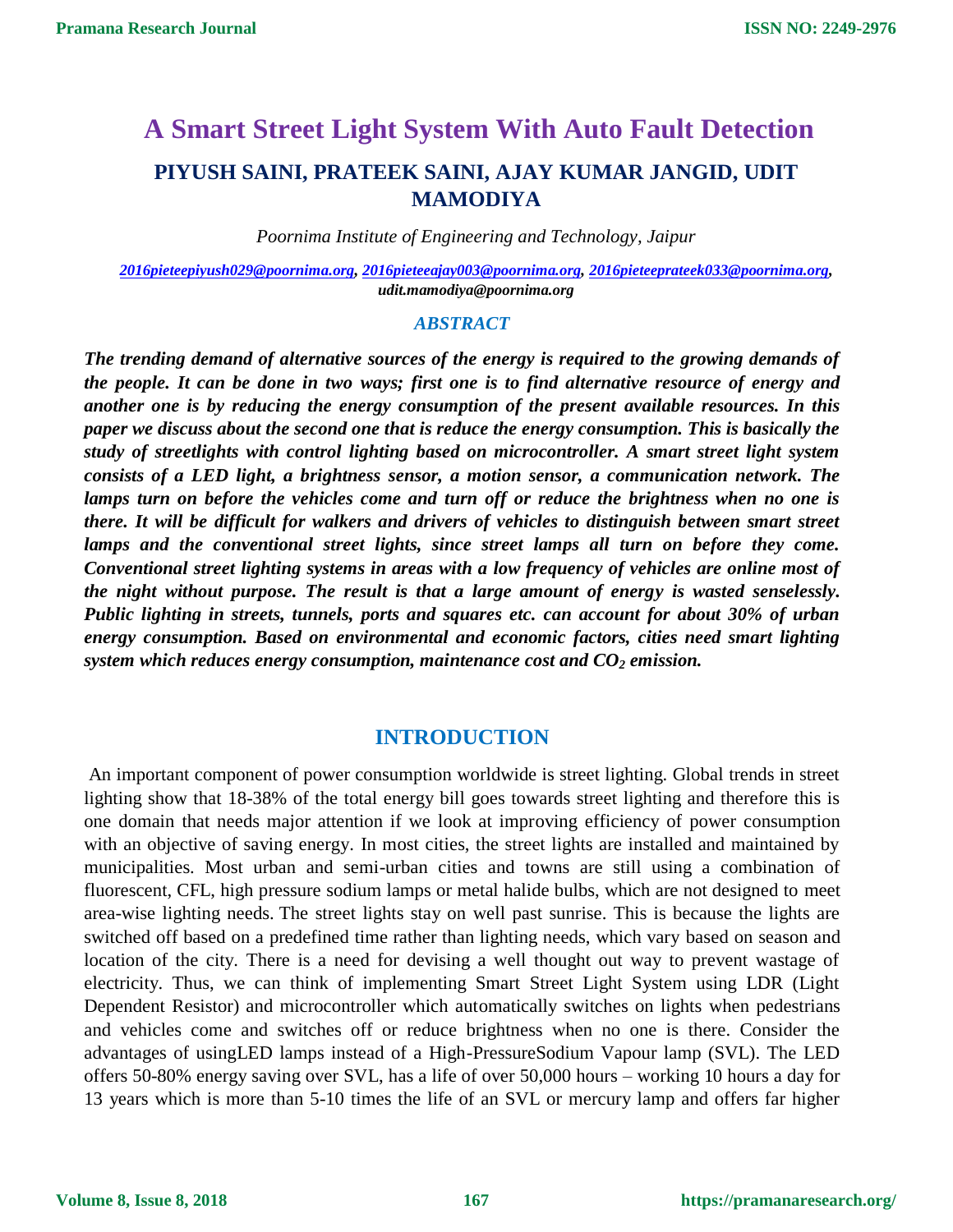luminosity over a SVL. A switchover to LED is not only financially favourable but also environmentally beneficial.Poor maintenance of street lights is another problem faced by most citizens, leaving large areas without adequate lighting. Several times the municipalities are not informed that in a particular area the street lights are not working and citizens have to face the brunt. In order to overcome this problem, we can use a sensor and a communication network for detection of proper functioning of street lights and for sending information to the municipalities.

#### **PROPOSED SYSTEM**

Following are the components, with which our smart street light system is realised.

a) **LDR:** It is said that "On the Flintstones, a small bird sits inside the light and turns it on every night before he goes to bed". But in 21st century that small bird's duty is done by a small photo sensitive resister. Light Dependent Resister (LDR) is made up of light sensing material called Cadmium Sulphide i.e. Cds.

An LDR or [light dependent resistor is also known as](http://en.wikipedia.org/wiki/Photoresistor) photo resistor, photocell and photoconductor.It is a one type of resistor whose resistance varies depending on the amount of light falling on its surface.This resistor works on the principle of photo conductivity. It is nothing but, when the light falls on its surface, then the material conductivity reduces and also the electrons in the valence band of the device are excited to the conduction band. These photons in the incident light must have energy greater than the band gap of the semiconductor material.This makes the electrons to jump from the valence band to conduction.

These devices depend on the light, when light falls on the LDR then the resistance decreases, and increases in the dark.When a LDR is kept in the dark place, its resistance is high and, when the LDR is kept in the light its resistance will decrease.

So according to problem with the classical street lights

- Are remains switched on in the presence of sunlight
- Need manual switching
- Less reliable
- Waste of huge amount of energy unnecessarily

To overcome this problem, we can connect a relay in series with all the street lights which will receive the signals from LDR where to switch the street lights on or off. By using this concept we can develop an automatic street light.

b) **MOTION DETECTOR:** all the classical street lights are remain switched on from 6pm to 6 amwhether there is a pedestrian or vehicle is present or not present of any activity. The most probable peak time of movement is from 6 pm to 10 pm in a smart city; so, after 10pm all the street lights are glowing at its full intensity which leads to loss of enormous amount of energy. So, to overcome this problemwe can install a small motion detection device with street light which will control the street light to glow at its 100% only in the presence of any movement on the street. The motion detectors that we can use are passive infrared motion sensor (PIR) or proximity sensor or photoelectric beam detector**.**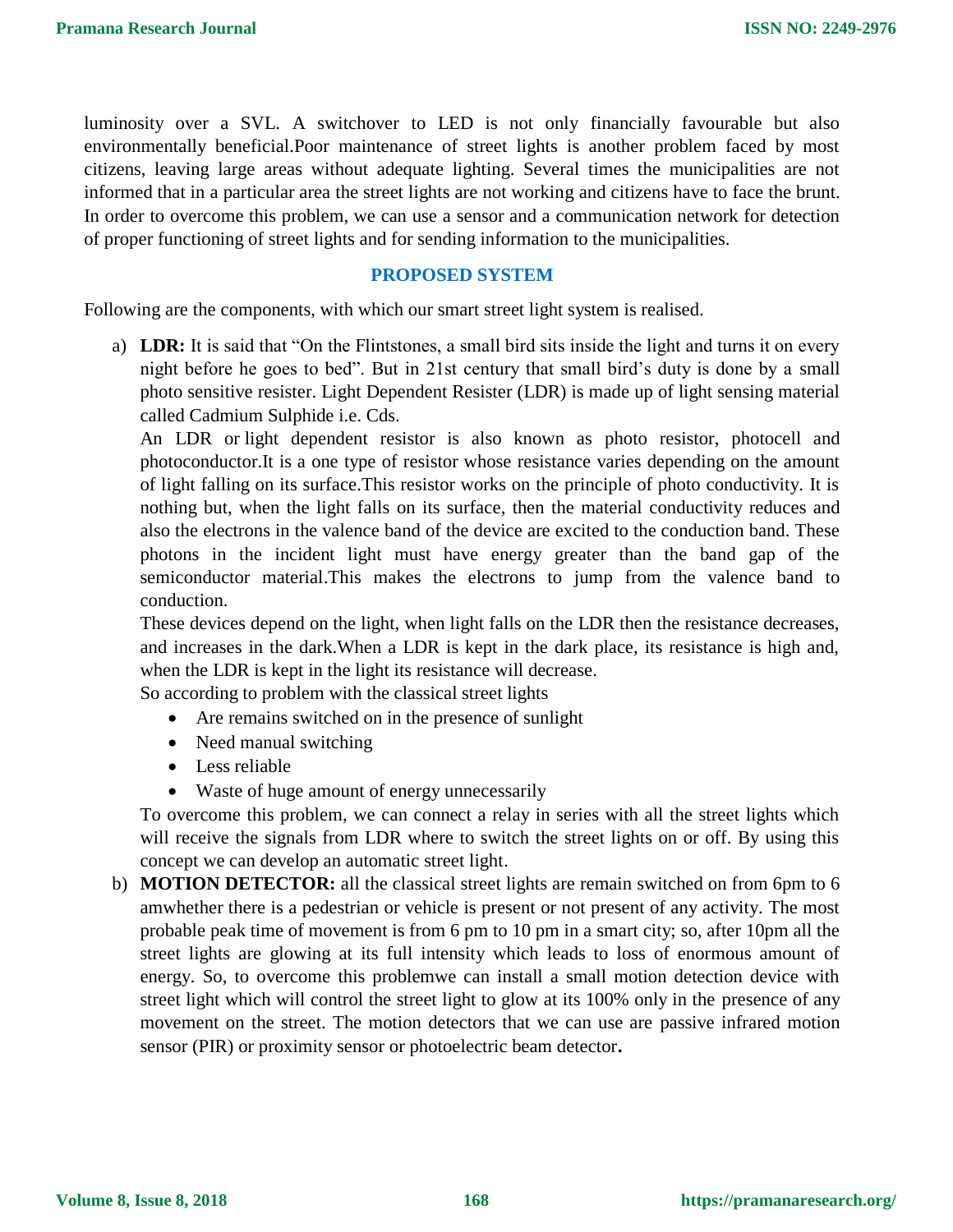An [infraredsensor](https://www.elprocus.com/ir-remote-control-basics-operation-application/) is an electronic device that emits in order to sense some aspects of the surroundings. An IR sensor can measure the heat of an object as well as detects the motion.These types of sensors measures only infrared radiation, rather than emitting it that is called as a [passive IR sensor.](https://www.elprocus.com/passive-infrared-pir-sensor-with-applications/) Usually in the infrared spectrum, all the objects radiate some form of thermal radiations. These types of radiations are invisible to our eyes but they can be detected by an infrared sensor.The emitter is simply an IR LED [\(Light Emitting Diode\)](http://www.elprocus.com/explain-different-types-leds-working-applications-engineering-students/) and the detector is simply an IR photodiode which is sensitive to IR light of the same wavelength as that emitted by the IR LED. When IR light falls on the photodiode, the resistances and these output voltages, change in proportion to the magnitude of the IR light received.

An infrared sensor circuit is one of the basic and popular sensor modules in an [electronic](http://www.elprocus.com/basic-components-used-electronics-electrical/)  [device.](http://www.elprocus.com/basic-components-used-electronics-electrical/) This sensor is analogous to human's visionary senses, which can be used to detect obstacles and it is one of the common applications in real time.

This circuit comprises of the following components

- [LM358 IC](http://www.elprocus.com/op-amp-ics-pin-configuration-features-working/) 2 IR transmitter and receiver pair.
- Resistors of the range of kilo ohms.
- Variable resistors.
- LED (Light Emitting Diode).



**Fig.1 IR Sensor Circuit**

Disadvantages of PIR

- A focusing device like Fresnel lens is required in front of its crystal material.
- Radiation from the body should pass through sensor in a horizontal fashion.
- It is unable to sense object that doesn't emits infrared radiations.

The **proximity sensor** detects the objects without any physical contact within the nominal range of its electromagnetic radiations. It senses the change in the electromagnetic field and corresponding return signal from the object. These types of sensor are of capacitive proximity sensor and inductive proximity sensor. Capacitive proximity sensors are effective for plastic and polymeric target whereas inductive proximity sensors are effective for metal targets. These types of sensors are reliable as it doesn't have mechanical physical parts. Proximity sensors are good for either vehicle movement recognition or pedestrian movements.

**Photoelectric beam detector** uses infrared rays that travel from source to receiver. When anobject passes through the path of that infrared radiation, the infrared radiation is covered by the object and presence of any pedestrian or vehicle is detected.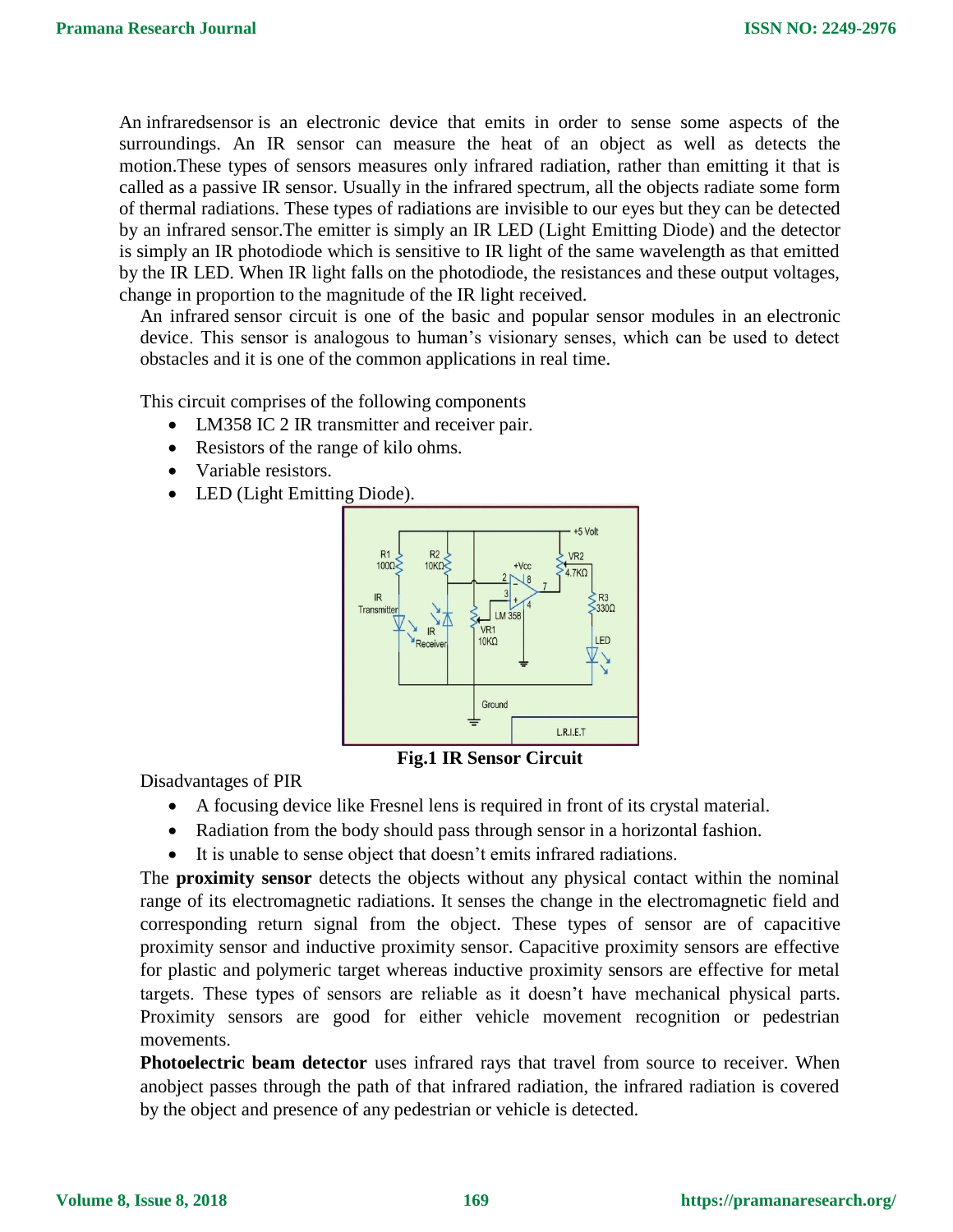A disadvantage of this type of sensor is that it needs maintenance and calibration on a regular basis. It needs an alignment of source and receiver otherwise it doesn't work properly.

c) **ARDUINO UNO:** The Arduino UNO is ATmega328 datasheet-based microcontroller that has 6 analog inputs, 8 digital outputs and 6 PWM outputs. It has a reset button and 16 MHz ceramic resonator with an usb connection facility along with a power jack.

"Uno" implies one in Italian and is named to stamp the forthcoming arrival of Arduino 1.0. T Uno and version 1.0 will be the reference renditions of Arduino, making headway. The Uno is the most recent in a progression of USB Arduino sheets and the reference model for the Arduino stage.

## **Specifications:**

- 1) Microcontroller-ATmega328
- 2) Operating Voltage-5V
- 3) Input Voltage(recommended)-7V to 12V
- 4) Input Voltage (limits)-6V to 20V
- 5) Digital I/O Pins-14 (of which 6 provide PWM output)
- 6) Analog Input Pins-6
- 7) DC Current per I/O Pin-40 mA
- 8) DC Current for 3.3V Pin-50 mA
- 9) Flash Memory-2 KB (ATmega328) of which 0.5 KB used by boot loader
- 10) SRAM-2 KB (ATmega328)
- 11) EEPROM-1 KB (ATmega328)
- 12) Clock Speed-16 MHz
- 13) Length-68.6 mm
- 14) Width-53.4 mm
- 15) Weight-25 g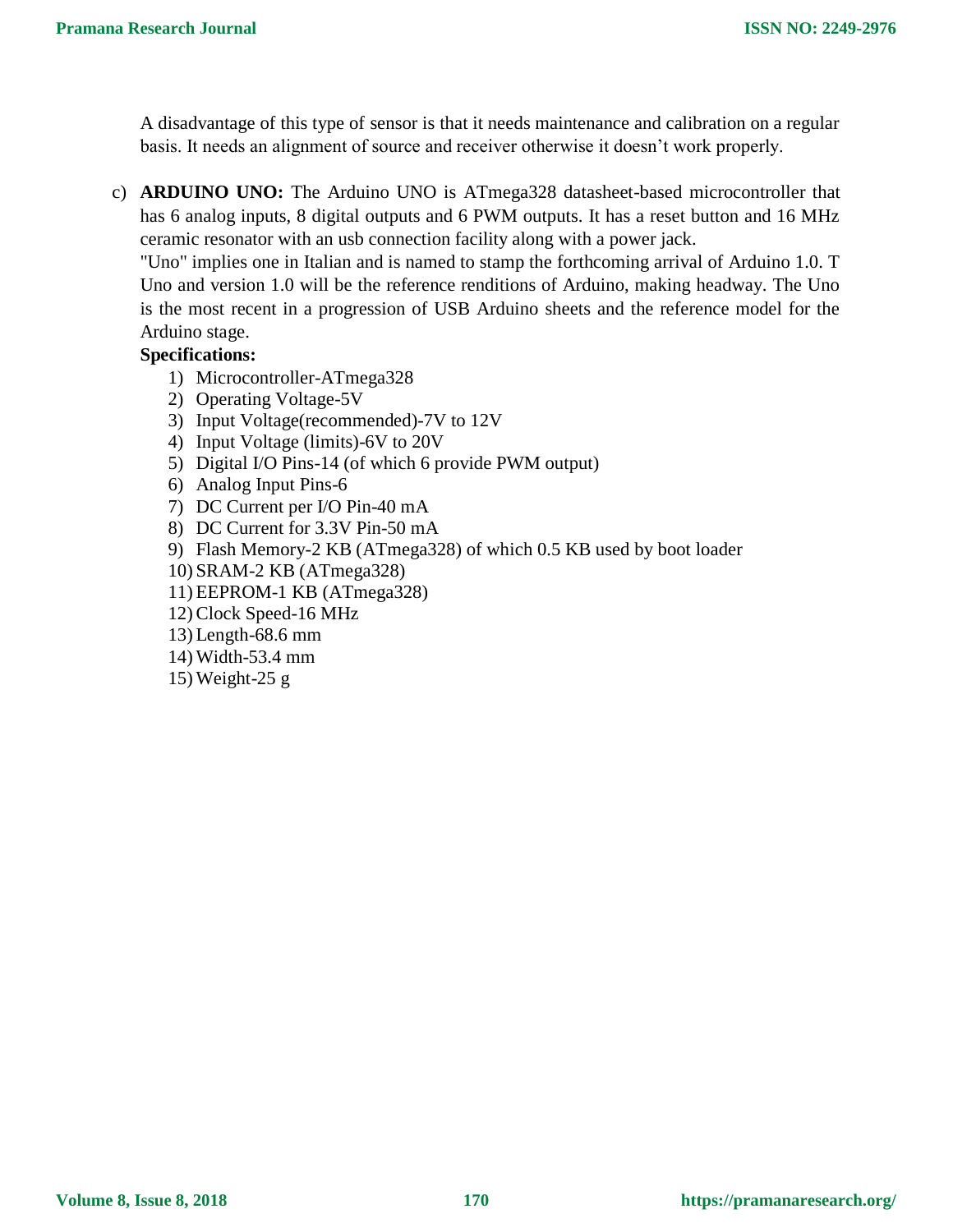## **Pin Diagram of Arduino UNO:**



**Fig.2 Pin Diagram of Arduino Uno**

**Physical Characteristics:** The greatest length and width of the Uno PCB are 2.7 and 2.1 inches individually, with the USB connector and force jack augmenting past the previous measurement. Four screw gaps permit the board to be connected to a surface or case. Note that the separation between advanced pins 7 and 8 is 160 mil (0.16"), not an even numerous of the 100-mil dispersing of alternate pins.

**USB Over current Protection:** The Arduino Uno has a resettable poly-fuse that shields your PC's USB ports from shorts and over current. Albeit most PCs give their own particular inner insurance, the fuse gives an additional layer of security. In the event that more than 500 mA is connected to the USB port, the circuit will consequently break the association until the short or over-burden is uprooted.

**Power:** It can only work on 7-12 volts which can be possible via USB connection from the system. We can give supply to it by using a battery between Vin and GND. It also provides an IOREF pin to decide whether it should work on 5v or 3.3v. **Input and Output**

- Serial:  $0$  (RX) pin to receive serial data.
- Serial: 1 (TX) pin to transmit serial data.
- External Interrupts: Pin 2 and 3 are used to activate interrupt command.
- PWM: 8-bit PWM outputs are provided in  $\sim$ 3,  $\sim$ 5, $\sim$ 6, $\sim$ 9, $\sim$ 10, $\sim$ 11
- LED: 13. The built-in-led shows whether Arduino is on or off. It has 6 analog input named A0,A1,A2,A3,A4,A5
- **d) GSM SIM 900A MODEM:** GSM/GPRS Modem-RS232 is built with Dual Band GSM/GPRS engine- SIM900A, works on frequencies 900/ 1800 MHz. The Modem is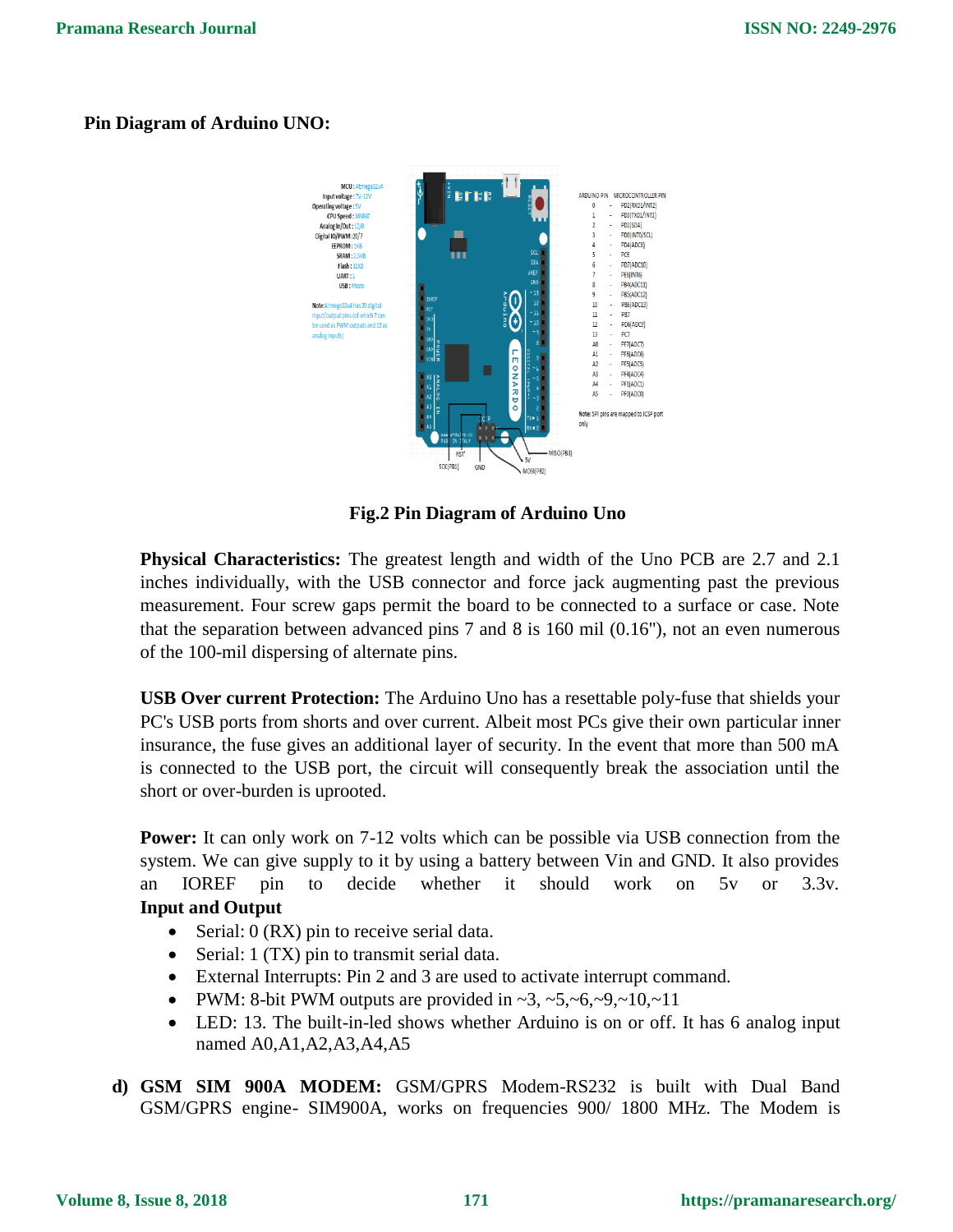coming with RS232 interface, which allows you connect PC as well as microcontroller with RS232 Chip (MAX232). The baud rate is configurable from 9600-115200 through AT command. The GSM/GPRS Modem is having internal TCP/IP stack to enable you to connect with internet via GPRS. It is suitable for SMS, Voice as well as DATA transfer application in M2M interface. The onboard Regulated Power supply allows you to connect wide range unregulated power supply. Using this modem,you can make audio calls, SMS, Read SMS, attend the incoming calls and internet ect through simple AT commands.

This modem can be used as a communication network. This establishes a communication between street light and controlling device. If there is a fault in street lights then this modem delivers SMS to the respective department regarding its problem.



#### **DESIGN AND IMPLEMENTATION:**

**Fig.3 Circuit Diagram**

# **Coding:**

int led  $= 3$ ; int led $1 = 10$ ; int led $2 = 5$ ; int led $3 = 6$ ; int led $4 = 9$ ; int  $ldr = A0$ ; int ir  $= A1$ ; int ir $1 = A2$ ; int ir $2 = A3$ ; int ir $3 = AA$ ; int ir $4 = A5$ ; void setup()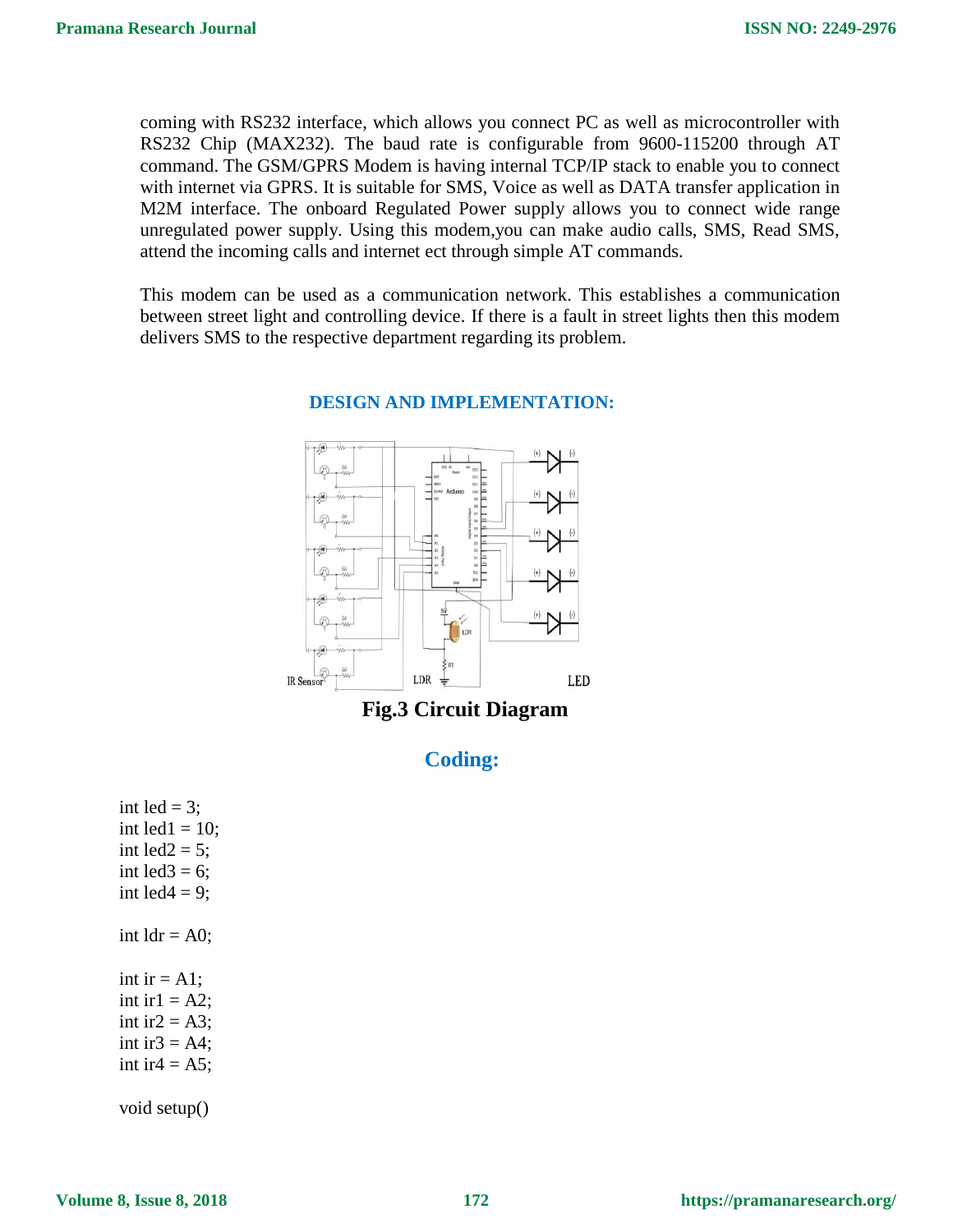```
{
    Serial.begin (9600);
    pinMode (led,OUTPUT);
    pinMode (led1,OUTPUT);
    pinMode (led2,OUTPUT);
    pinMode (led3,OUTPUT);
    pinMode (led4,OUTPUT);
    pinMode (ldr,INPUT);
    pinMode (ir,INPUT);
    pinMode (ir1,INPUT);
    pinMode (ir2,INPUT);
    pinMode (ir3,INPUT);
    pinMode (ir4,INPUT);
  }
  void loop() 
  {
  Serial.println(analogRead(A0));
  int ldrStatus = analogRead (ldr);
  if (ldrStatus \leq=300)
    {
  digitalWrite(led, HIGH);
     analogWrite(led,255/5);
  digitalWrite(led1, HIGH);
     analogWrite(led1,255/5); 
  digitalWrite(led2, HIGH);
     analogWrite(led2,255/5);
  digitalWrite(led3, HIGH);
     analogWrite(led3,255/5);
  digitalWrite(led4, HIGH);
     analogWrite(led4,255/5);
    if (analogRead(A1)<500) // IR 1 CODE
      {
  digitalWrite(led,HIGH);
  analogWrite(led,255/5); 
 } 
 else 
 {
```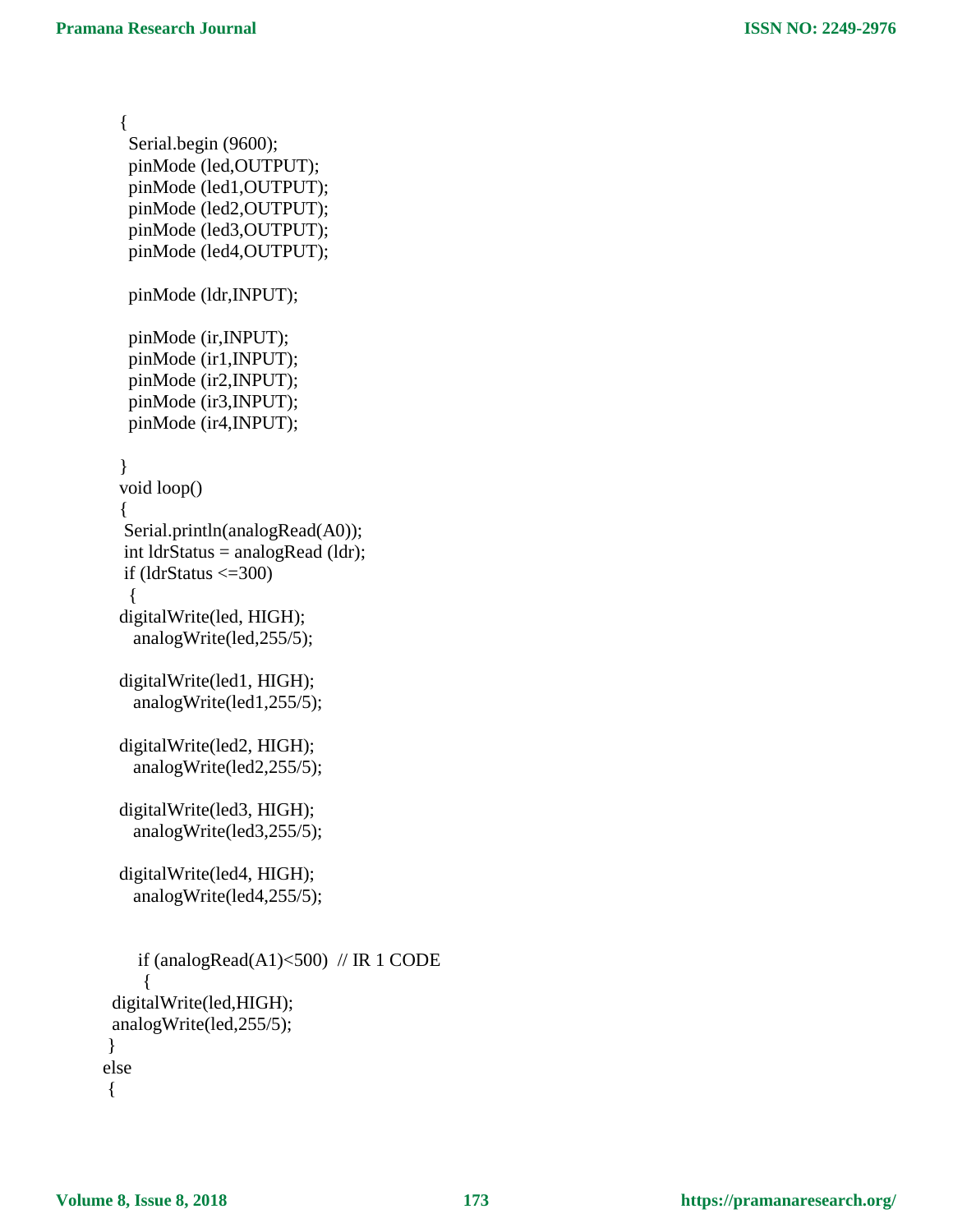```
 digitalWrite(led,HIGH);
delay(1000);// micro second
    } 
  if (analogRead(A2)<500) // IR 2 CODE
    {
    digitalWrite(led1,HIGH);
    analogWrite(led1,255/5); 
    } 
   else 
    {
    digitalWrite(led1,HIGH);
delay(1000);// micro second
    }
  if (analogRead(A3)<500) // IR 3 CODE
    {
    digitalWrite(led2,HIGH);
    analogWrite(led2,255/5); 
    } 
   else 
    {
    digitalWrite(led2,HIGH);
delay(1000);// micro second
    } 
  if (analogRead(A4)<500) // IR 4 CODE
    {
    digitalWrite(led3,HIGH);
    analogWrite(led3,255/5); 
    }
   else 
    {
    digitalWrite(led3,HIGH);
delay(1000);// micro second
    }
  if (analogRead(A5)<500) // IR 5 CODE
\left\{\right. digitalWrite(led4,HIGH);
    analogWrite(led4,255/5); 
    } 
   else 
    {
    digitalWrite(led4,HIGH);
delay(1000);// micro second
```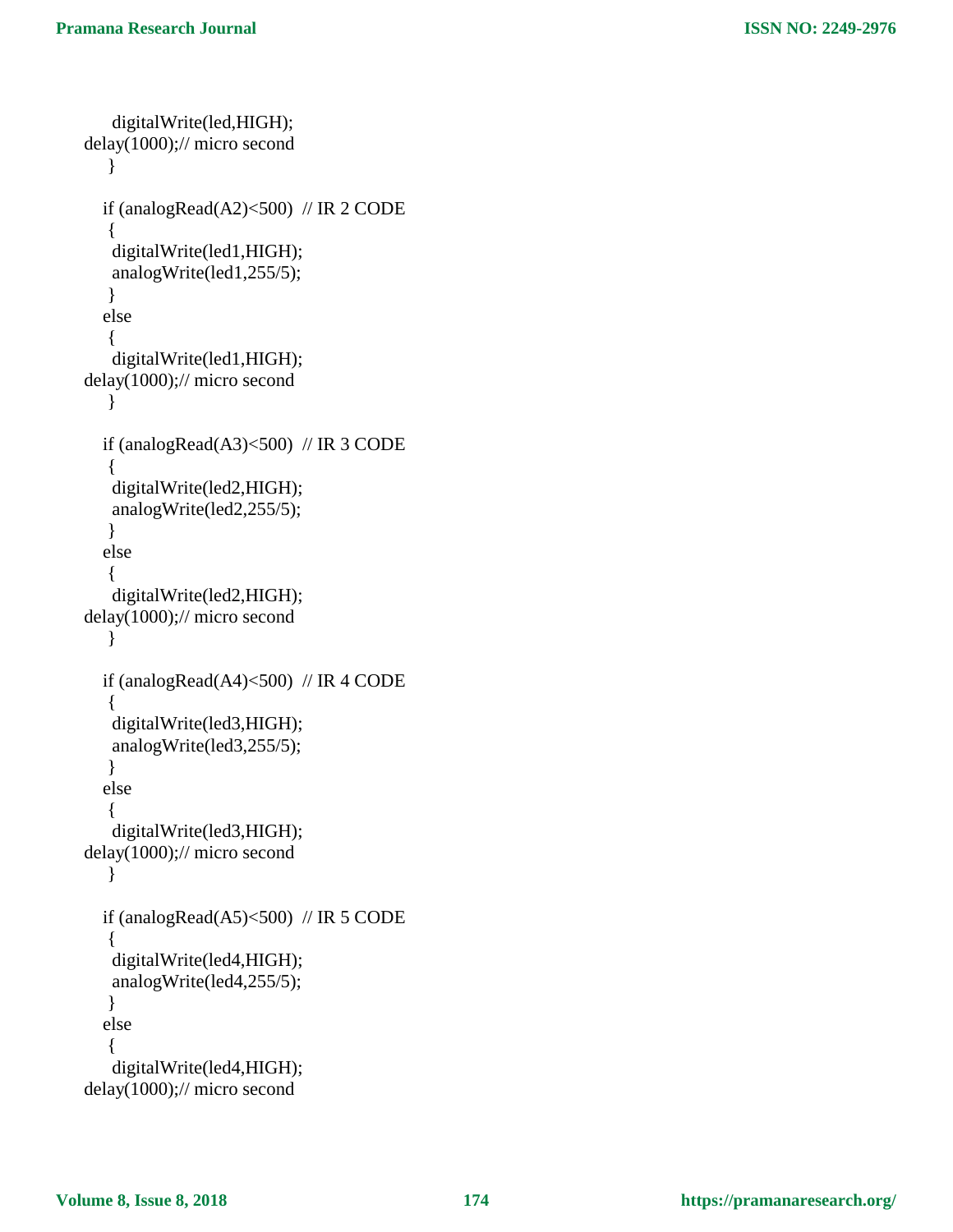} } else { digitalWrite(led, LOW); digitalWrite(led1, LOW); digitalWrite(led2, LOW); digitalWrite(led3, LOW); digitalWrite(led4, LOW); } }

## **CONCLUSION**

This paper expounds the idea of Smart Street Light System. This elaborates that for energy efficiency, the classical street light system can be replaced by a microcontroller, motion detector and a communication network. Microcontroller is used for automatic controlling of street lights, motion detector is used for detection of movement of pedestrians and vehicles and the communication network is used for communication between the system and street light. The road lights have been effectively controlled by Arduino UNO. As the IR Sensor or detects the movement of pedestrians and vehicles, the lights turn ON in the spots of the movements.

We used LED instead of fluorescent, CFL, high pressure sodium lamps or metal halide bulb. The advantages that a smart street lighting system offers in terms of maintenance are often underestimated. For example, the ability to identify a faulty street light from a central location and to send a crew only to repair that particular street light offers huge savings in time and money over the current approach of having to dispatch maintenance crew to check all the street lights one by one over a period of time as a routine activity. This gives an operator the ability to individually control and monitor street lights in an entire locality.

# **REFERENCES**

- *[1] W. Yue; S. Changhong; Z. Xianghong; Y. Wei; "Design of new intelligent street light control system ," 8th IEEE international Conferences on Control and Automation (ICCA), ( 2010) , Page(s): 1423 – 1427.*
- *[2] M. Popa, C. Cepişcă, "Energy Consumption Saving Solutions Based on Intelligent Street Lighting Control System". (U.P.B. Sci. Bull.), (2011), Page(s): 297-308.*
- *[3] S. K. Cho and V. Dhingra, "Street Lighting Control Based on LonWorks Power Line Communication," IEEE International Symposium on Power Line Communications and Its Applications, (Jeju City),(2008), Page(s):. 396-398.*
- *[4] Velaga, R. and Kumar, A. 2012. Techno-economic evaluation of the feasibility of a smart street system: A case study of rural India. Procedia Social and Behavioral Sciences. 62, 1220-1224.*
- *[5] Reza Mohamaddoust , Abolfazl Toroghi Haghighat, Mohamad Javad Motahari Sharif and Niccolo Capanni, "A Novel Design of an Automatic Lighting Control System for a Wireless Sensor Network with Increased Sensor Lifetime and Reduced Sensor Numbers", Sensors (2011) ,Volume No.- 11(9), pp. 8933-8952.*